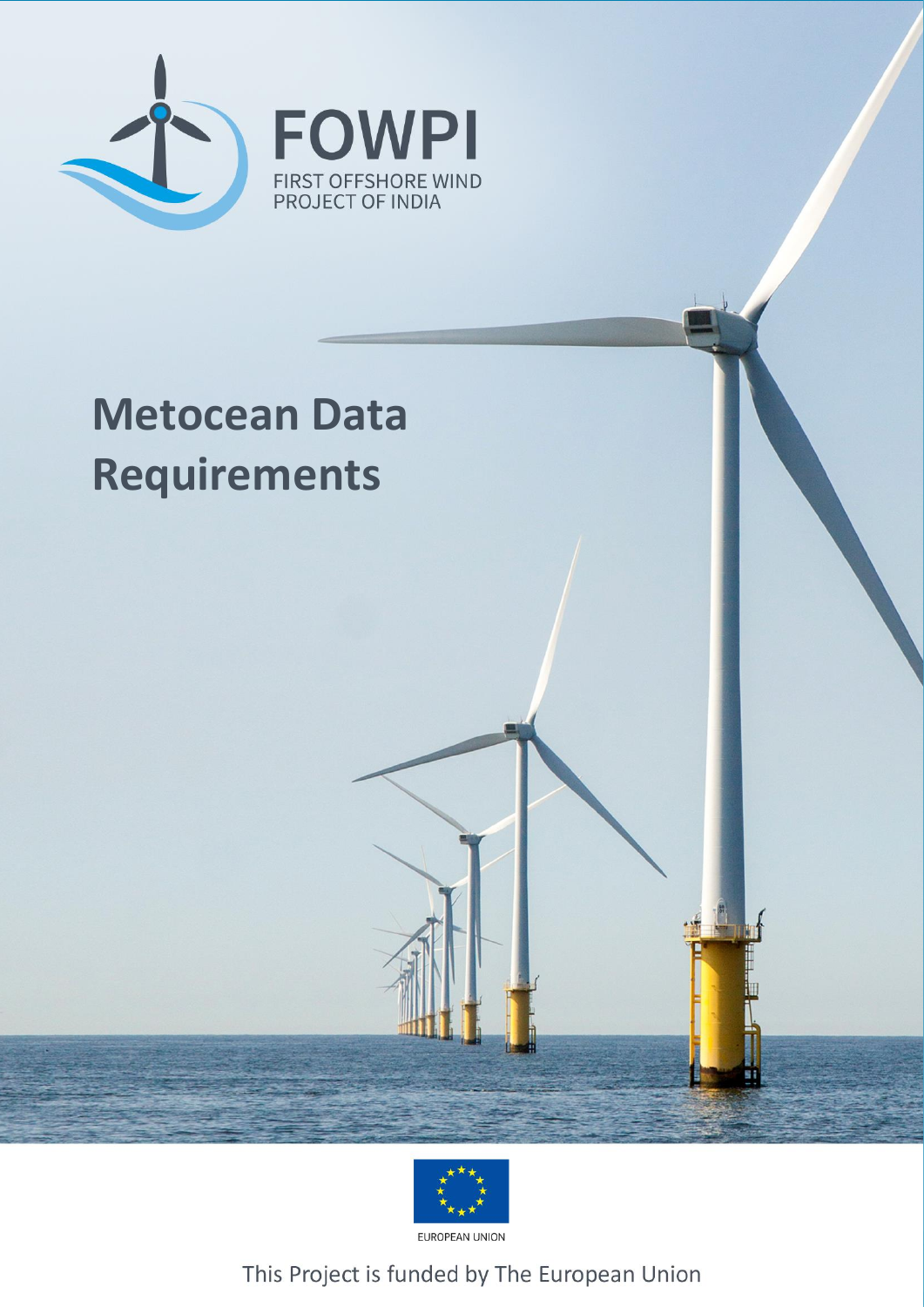

### 1 About FOWPI

The First Offshore Wind Project of India (FOWPI) is part of the "Clean Energy Cooperation with India" (CECI) programme, funded by the European Union (EU). The programme aims at enhancing India's capacity to deploy low carbon energy production and improve energy efficiency, thereby contributing to the mitigation of global climate change. Project activities will support India's efforts to secure the energy supply security, within a well-established framework for strategic energy cooperation between the EU and India.

FOWPI is defined as a conceptual offshore wind farm near the coast of Gujarat, 25 km off Jafarabad. The project scope focus is on preliminary investigations and advisory for the wind farm including wind turbine foundation, electrical network, metocean modelling, wind resource, environmental scoping, financial modelling and others. FOWPI uses the outputs from Facilitating Offshore Wind in India (FOWIND) project (2013-2018) also supported by the European Union. FOWIND and FOWPI bring the vast experience of European countries in offshore wind, to support India with the creation of a national knowledge centre and with technical support for setting up the first offshore wind-farms in the country.

FOWPI is led by COWI A/S (Denmark) with support from COWI Pvt Ltd India and WindDForce Management Ltd. (India). The project is implemented in close collaboration with the European Union, the Ministry of New and Renewable Energy- India (MNRE) and National Institute of Wind Energy- India (NIWE).

Contract: No 2015/368469 Start 01-2016 Duration: 42 months

## 2 Disclaimer

This publication was produced with the financial support of the European Union for illustrative purposes only. Contents do not necessarily reflect the views of the European Union, or endorsements towards any particular project, product or service provider. The EU and authors provide no warranties or undertakings and are not liable for any type of loss of loss or damage, direct or indirect, resulting from the use of the information contained in the report.

## 3 Copyright statements

Reproduction is authorised, provided the source is acknowledged, save where otherwise stated. This publication should be cited as COWI, FOWPI – Metocean Data Requirements. Version 1.1, August 2019. Report Nb. A073635-014-003

Where prior permission must be obtained for the reproduction or use of textual and multimedia information (sound, images, software, etc.), such permission shall cancel the above-mentioned general permission and shall clearly indicate any restrictions on use.

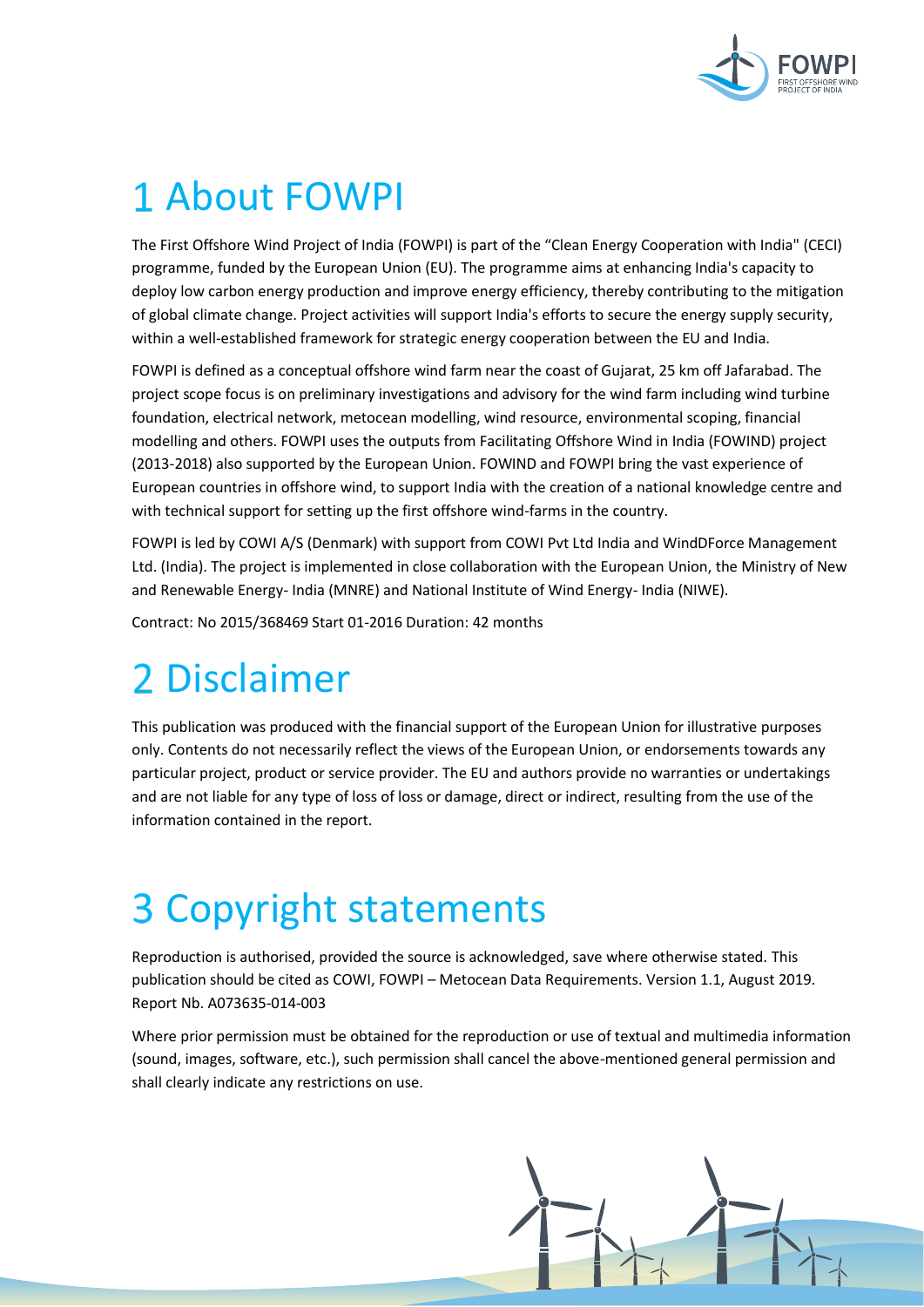

### About the European Union

The Member States of the European Union have decided to link together their know-how, resources and destinies. Together, they have built a zone of stability, democracy and sustainable development whilst maintaining cultural diversity, tolerance and individual freedoms. The European Union is committed to sharing its achievements and its values with countries and peoples beyond its borders.

The 14th annual Summit between India and the European Union (EU) was held in New Delhi on 6 October 2017. Both sides adopted a Joint Statement on Clean Energy and Climate Change, reaffirmed their commitments under the 2015 Paris Agreement, and agreed to co-operate further to enhance its implementation. India and the EU noted that addressing climate change and promoting secure, affordable and sustainable supplies of energy are key shared priorities and welcomed the progress on the Clean Energy and Climate Partnership, adopted at the 2016 EU-India Summit, and reiterated their commitment to its implementation and further development. In particular the EU is committed to continue cooperation in view of the cost-effective development of offshore wind in India.

### 5 Acknowledgements

FOWPI is grateful for the support provided by European Union (EU), Ministry of New and Renewable Energy-India (MNRE), National Institute of Wind Energy- India (NIWE), and the Wind Industry.

## Contact information

#### FOWPI Project Management

C/o Gabriel Zeitouni, COWI A/S Parallelvej 2, 2800 Kongens Lyngby Denmark

#### FOWPI Project Secretariat

C/o Nikhilesh Singh, WinDForce Management Services Pvt. Ltd. Unit No: 408- 4th Floor Tower B, Unitech Business Zone, Sector-50, Golf Course Extension Road, Gurugram, Haryana – 122008 India

[www.fowpi.in](http://www.fowpi.in/) [info@fowpi.in](mailto:info@fowpi.in)

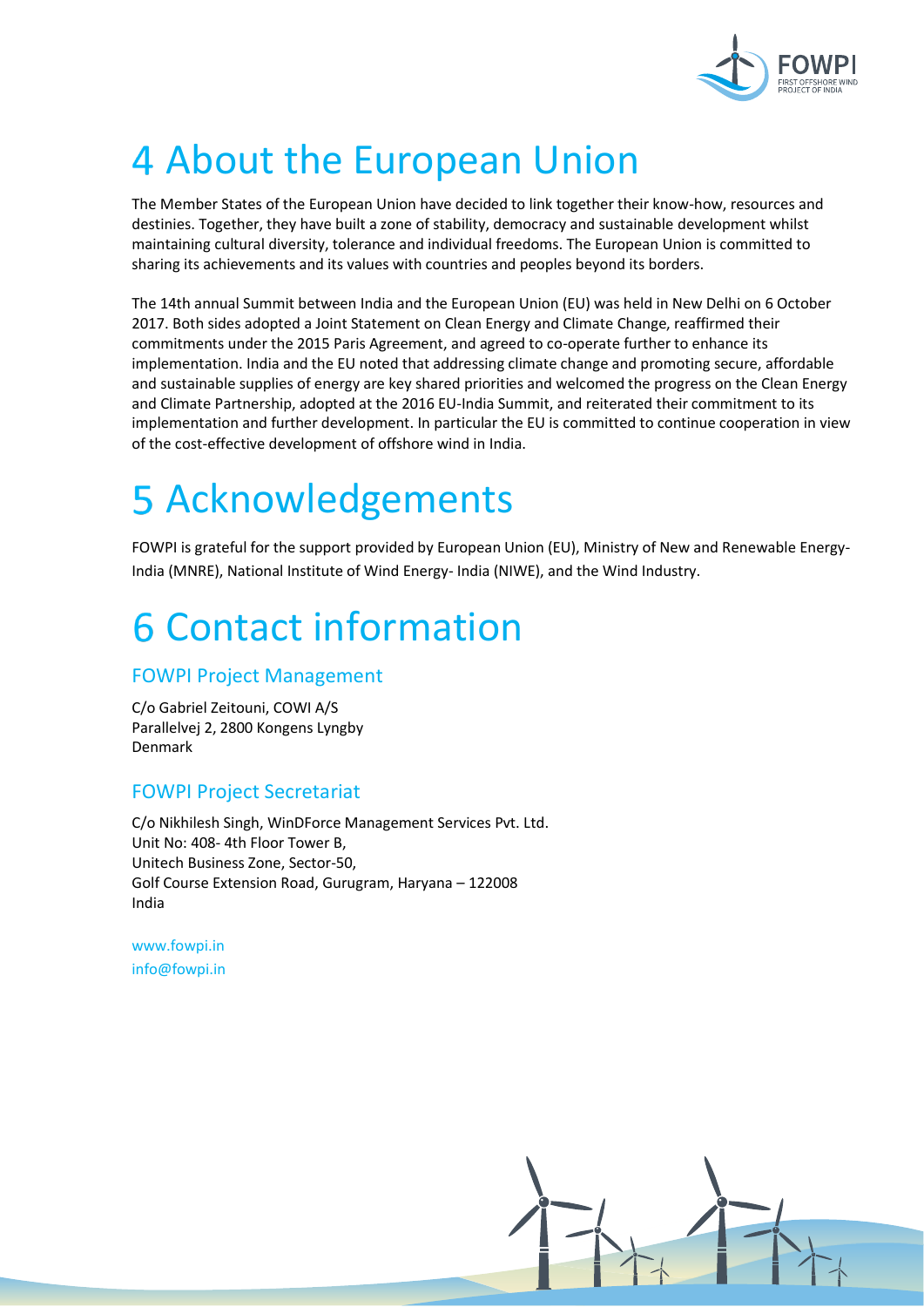# **Metocean Data Requirements**

| <b>Version</b><br>No. | <b>Document</b><br><b>Released Date</b> | <b>Edited By</b> | <b>Modified Sections</b> | <b>Reason for Changes</b> |  |  |
|-----------------------|-----------------------------------------|------------------|--------------------------|---------------------------|--|--|
| <b>Version 0</b>      | 31/01/2017                              | JESP/SADA/KPMA   |                          |                           |  |  |
| Version<br>1.0        | 07/09/2017                              | <b>JESP</b>      | <b>None</b>              | From Draft to Version 1.0 |  |  |
| Version<br>1.1        | 28/08/2019                              | <b>GAZE</b>      | <b>Front Pages</b>       | Layout/Format             |  |  |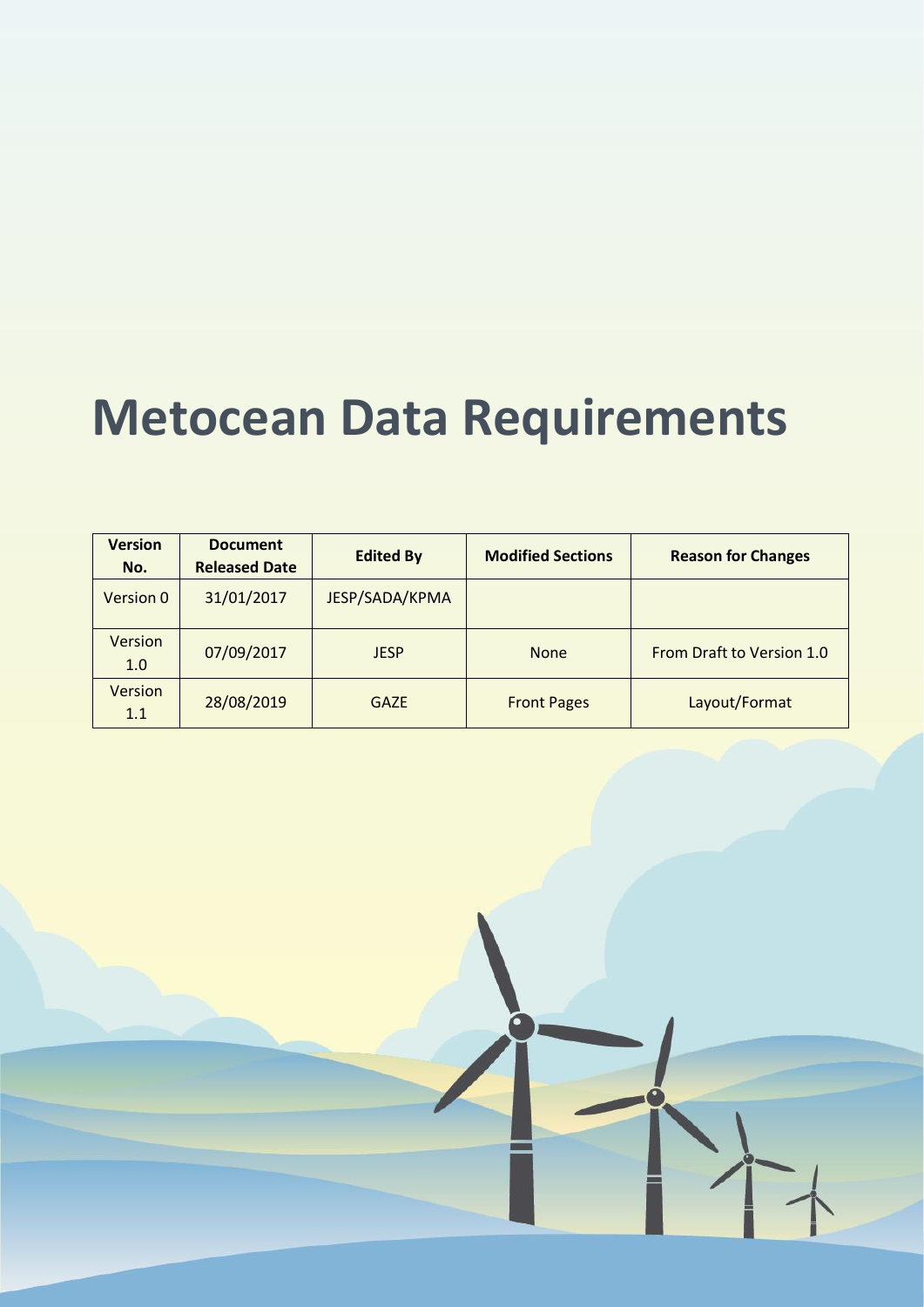

### **COWI**

### METOCEAN DATA REQUIREMENTS

OFFSHORE WIND FOUNDATIONS

 ADDRESS COWI A/S Parallelvej 2 2800 Kongens Lyngby Denmark

 TEL +45 56 40 00 00 FAX +45 56 40 99 99 WWW cowi.com



| PROJECT NO.    | DOCUMENT NO.         |                    |                 |                |                 |  |  |  |  |
|----------------|----------------------|--------------------|-----------------|----------------|-----------------|--|--|--|--|
| A073635        | A073635-014-003      |                    |                 |                |                 |  |  |  |  |
|                |                      |                    |                 |                |                 |  |  |  |  |
| <b>VERSION</b> | <b>DATE OF ISSUE</b> | <b>DESCRIPTION</b> | <b>PREPARED</b> | <b>CHECKED</b> | <b>APPROVED</b> |  |  |  |  |
|                |                      |                    |                 |                |                 |  |  |  |  |
| 1.0            | 07/09/2017           | First Issue        | <b>JESP</b>     | <b>JSTE</b>    | <b>PEVL</b>     |  |  |  |  |
|                |                      |                    |                 |                |                 |  |  |  |  |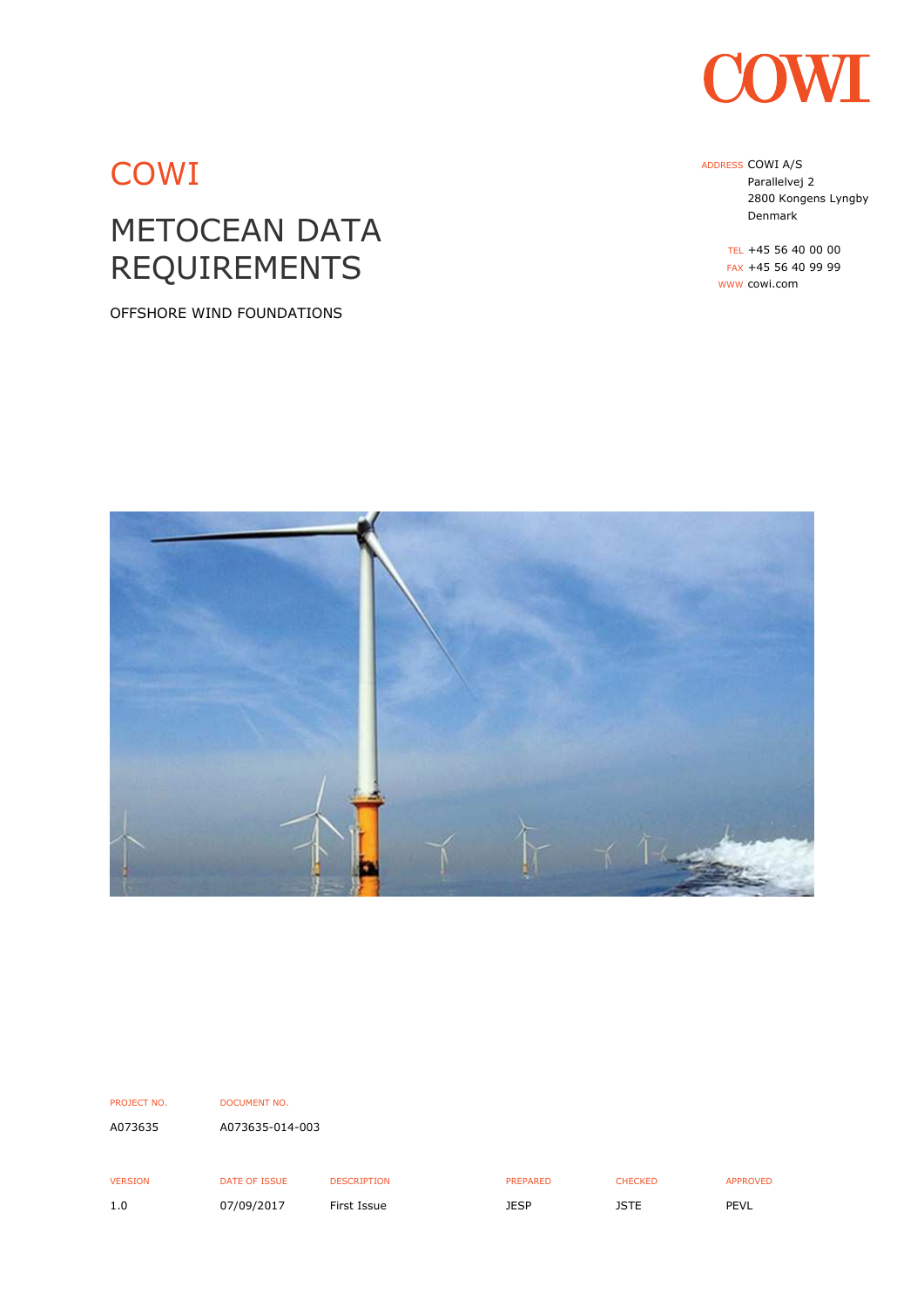### **CONTENTS**

| 1              | Introduction                   | 3              |
|----------------|--------------------------------|----------------|
| 2              | General requirements           | 3              |
| 3              | <b>Wind Data</b>               | 5              |
| 3.1            | General                        | 5              |
| 3.2            | Operational wind data          | 5              |
| 3.3            | Design wind data               | 5              |
| $\overline{4}$ | <b>Wave Data</b>               | 6              |
| 4.1            | General                        | 6              |
| 4.2            | Operational wave data          | 6              |
| 4.3            | <b>Reference Sea States</b>    | $\overline{7}$ |
| 4.4            | Joint wind and wave data       | 9              |
| 4.5            | Breaking waves assessment      | 10             |
| 5              | <b>Water Level Data</b>        | 11             |
| 5.1            | General                        | 11             |
| 5.2            | Tidal datums and statistics    | 11             |
| 5.3            | Design water levels            | 12             |
| 6              | <b>Current Data</b>            | 13             |
| 6.1            | General                        | 13             |
| 6.2            | Operational current data       | 13             |
| 6.3            | Design current data            | 13             |
| 7              | <b>Additional Data</b>         | 14             |
| 7.1            | Sea Ice                        | 14             |
| 7.2            | Other environmental conditions | 14             |
| 7.3            | Weather Windows and downtime   | 15             |
| 8              | References                     | 16             |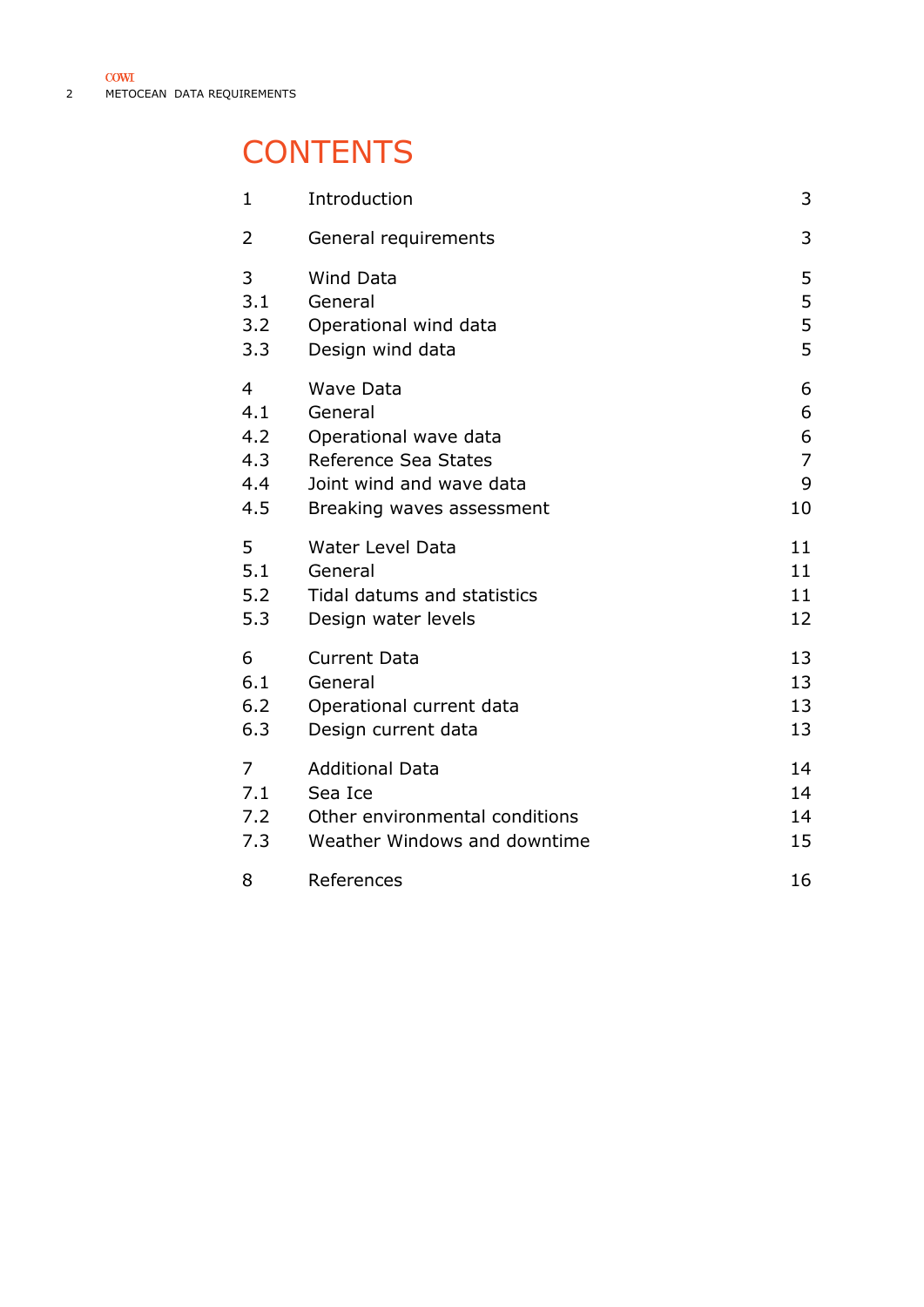#### 1 Introduction

The present technical note describes the requirements for metocean data when being used by COWI for calculations of hydrodynamic interaction with Offshore Wind Turbine (OWT) foundations.

The note mainly serves as an internal COWI guideline to be used in projects related to OWT design. However, the note may also be distributed to clients as a guidance and specification of metocean data to be provided for COWI to make a robust and cost-efficient OWT foundation design.

The requirements are aligned with the specifications given in [1] and [2]. The present note gives details of these specifications as well as provides detailed requirements given by COWI. The present note is not considered as a standalone specification of needed metocean data, but shall be used in conjunction with project governing standards (e.g. [1] and [2]).

The background time series data for the metocean analysis can be site-specific measurements or from a calibrated hindcast model. For an Offshore Wind Farm (OWF) site with large horizontal extent or with large variations of seabed bathymetry, it will also be necessary to have information of the variation of the governing metocean parameters across the site.

#### 2 General requirements

The general requirements to the basic background data for a metocean analysis is establishment of a site-specific database (e.g. by measured or hindcast time series data) containing information about the following:

- › wind speeds and directions
- › wave heights (significant and maximum), wave periods (spectral and individual) and wave directions
- › information of partition into wind sea and swell components (if relevant)
- › correlation of wind and wave statistics
- › current speeds and directions (tidal and residual)
- › water levels (tidal and residual)
- › occurrence and properties of sea ice (if relevant)
- › occurrence of icing (if relevant)
- › other relevant metocean parameters such as air and water temperatures and densities, water salinity, site bathymetry, marine growth, etc.

The duration of the time series (hindcast and/or measured) shall cover a sufficiently long period. The period shall be at least 10 years (cf. [2]).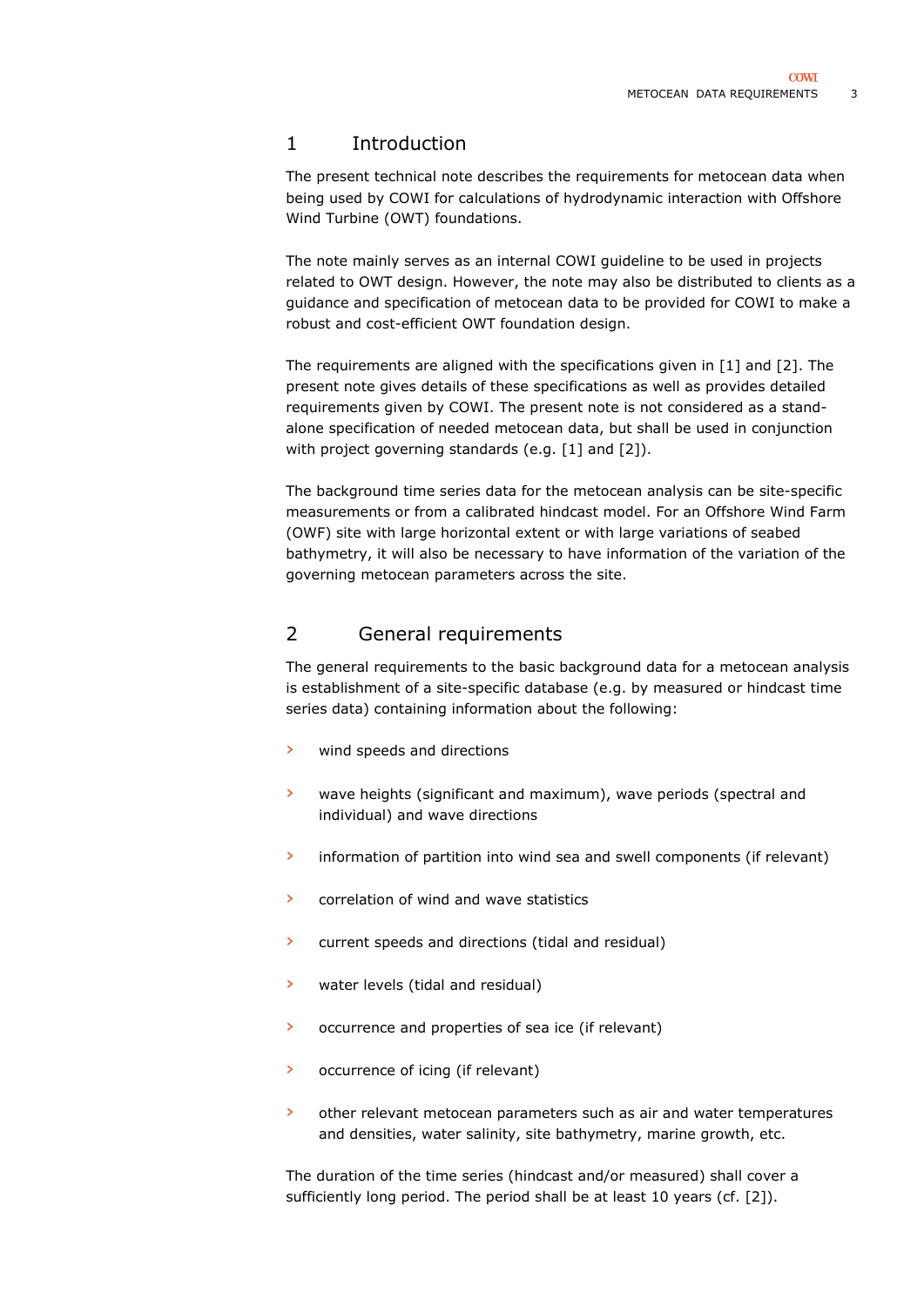It is important that the data accuracy is assessed in the metocean report – e.g. by validation of hindcast data against site-specific measurements. If nonaccredited oceanographic measurements are used (e.g. in case of historical measurements) the quality of data shall be state-of-the-art. Safety margins shall be given or added if the data accuracy is reduced when compared with site-specific measurements.

As the OWF may cover a large area, it is important that the metocean report includes information of the bathymetry variation over the entire area and preferably is including information of water depth for all positions. The vertical reference level (datum) shall be defined.

The metocean report shall include a discussion of probable sea level rise during the lifetime of OWF. The recommendations in [4] can be used.

For assessment of extreme conditions, the following average return periods shall be considered for OWT foundations: 1 year, 5 year and 50 year. For extreme conditions related to design of Offshore Sub Stations (OSS) the following average return periods shall be considered. 10 year and 100 year.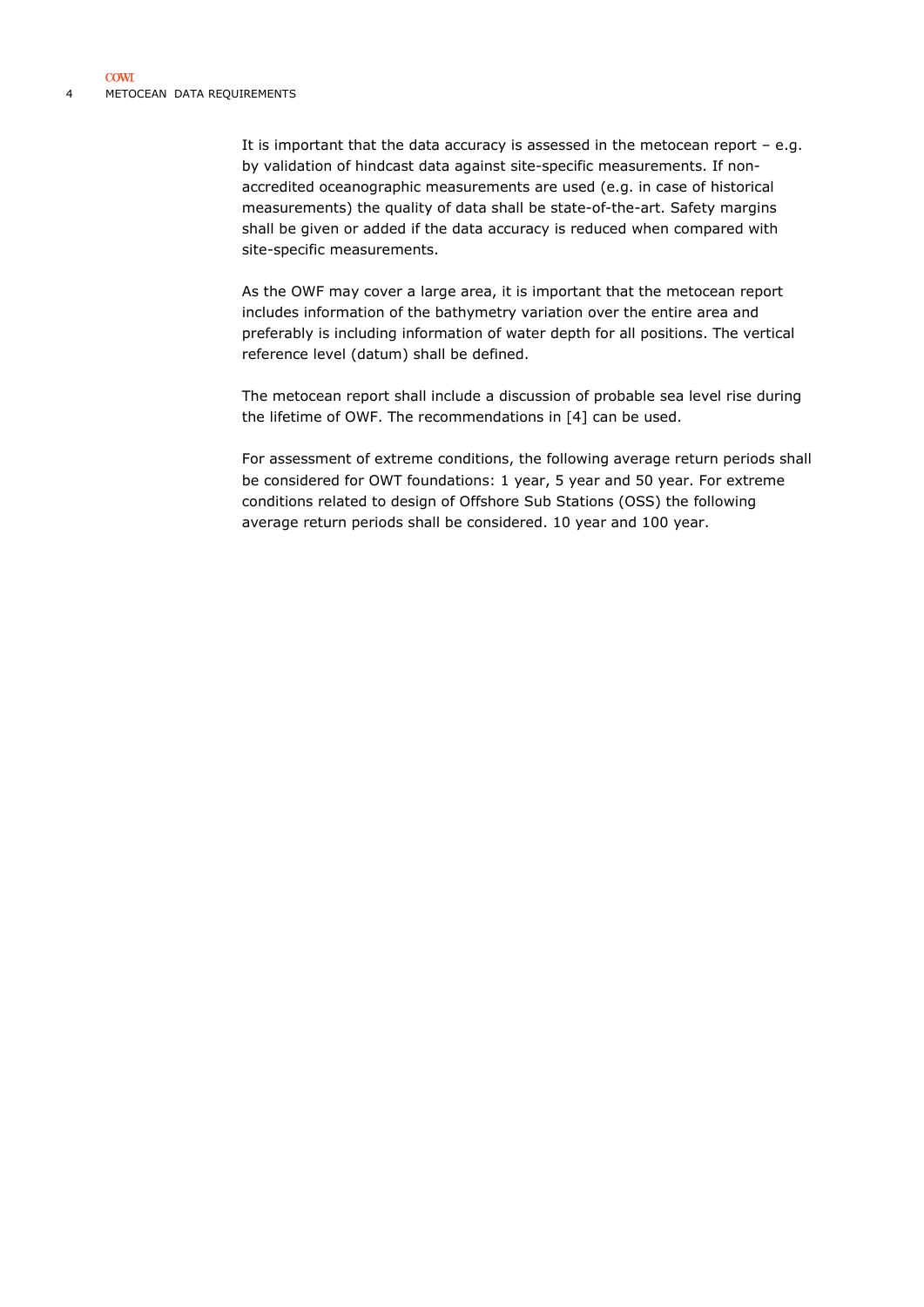#### 3 Wind Data

#### 3.1 General

It is emphasized that an OWF metocean report does not constitute a full wind study, which would be required for wind turbine design or wind resource assessment. The analysis of the wind data carried out in an OWF metocean report is solely intended for foundation design. If the data and results of the separate wind resource assessment report are available, it will be beneficial for the overall reliability of the metocean study to make a comparative study.

The wind data shall be given as 10-minute average values at a height corresponding to 10m above Mean Sea Level (MSL). The wind speeds may also be given relative to the hub-height of the wind turbine (if this is known). A conversion formula relating various average periods and vertical levels shall also be specified (the relation given in [3], section 2.3.2.11 may be used).

#### 3.2 Operational wind data

The operational wind data shall be described by a wind rose (graphical plot and in tabular form). The directional sectors shall be 30° or less.

Statistics (maximum, minimum, mean and standard deviation) of wind speeds on a monthly as well as annual basis shall be given. Directional statistics (in sectors of 30° or less) shall also be given.

Scatter plots and scatter tables of wind speed versus wind directions shall be provided. The interval of any wind speed bin used in the above shall be 2 m/s or less (bins of 1 m/s is preferred), and the wind direction sectors shall be 30° or less.

#### 3.3 Design wind data

The metocean report related to foundation design does not replace a full wind study for turbine design or wind resource assessment. The extreme wind speeds given in a metocean report for foundation design are listed for reference and are often based on the wind conditions used in a hindcast modelling.

It is recommended to assess the extreme wind speeds against site-specific measurements or towards detailed results from a wind resource assessment report.

The extreme wind speeds shall as a minimum be given for omni-directional conditions for average return periods of 1 year, 5 year, 10 year, 50 year and 100 year. Presentation of directional extreme wind speeds in sectional intervals of 30° are recommended.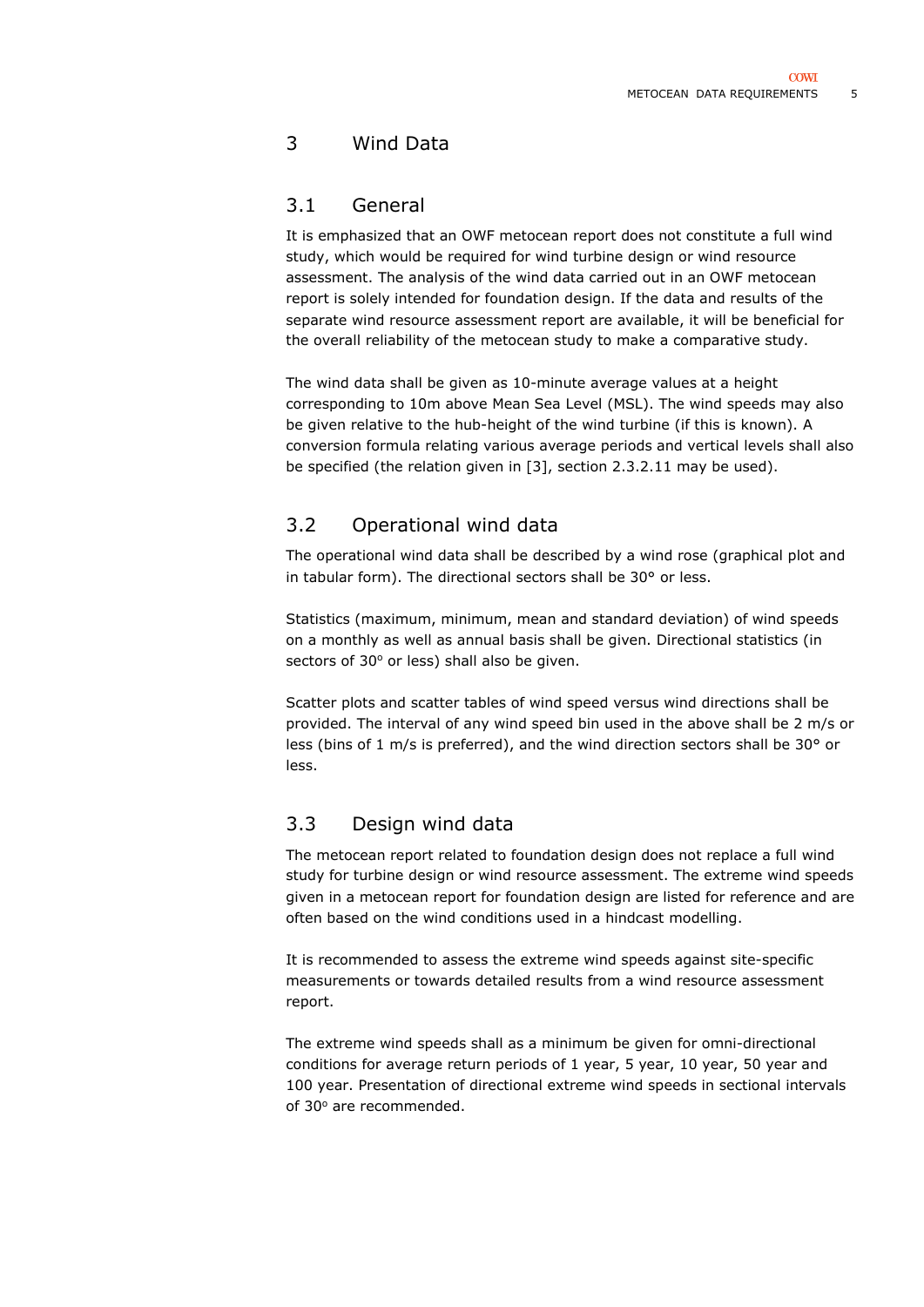#### 4 Wave Data

#### 4.1 General

Even though there is some correlation between wind and wave conditions (both for magnitude and direction), it is not certain that they are fully aligned. Misaligned wind and wave conditions may lead be more onerous design conditions than fully aligned wind and wave. Requirements for coupled wind and wave analyses are presented in section 4.4.

Operational and design wave data shall as a minimum be described by the following set of integral parameters:

- › Significant wave height, *Hs* [m]
- $\triangleright$  Spectral peak wave period,  $T_p$  [s]
- › Zero-crossing wave period, *T02* [s]
- › Mean wave direction, *MWD* [deg]

Optionally, additional wave parameters may also be provided:

- › Maximum wave height, *Hmax* [m]
- › Wave period, *T01* [s]
- › Peak wave direction, *PWD* [deg]
- › Directional Standard deviation, *DSD* [deg]

Separation of all the above parameters into wind-sea and swell components may optionally also be made.

An assessment of governing wave spectrum and associated parameters is required.

#### 4.2 Operational wave data

#### 4.2.1 Statistics

The operational wave data ( $H_s$ ,  $T_p$  and  $T_{02}$ ) shall be described by standard statistical parameters (mean, maximum, minimum and standard deviation). At least the standard statistical parameters shall represent omni-directional wave data, but preferably also for directional data (e.g. in 12 directional intervals of 30°). Seasonal (monthly or quarterly) statistics may also be given.

In scatter tables the recommended bin size for wave heights is 0.5m or less and 0.5s or less for wave periods (cf. [1], section 12.4). If directional data is available, the widths of wind and wave direction sectors shall be 30° or less.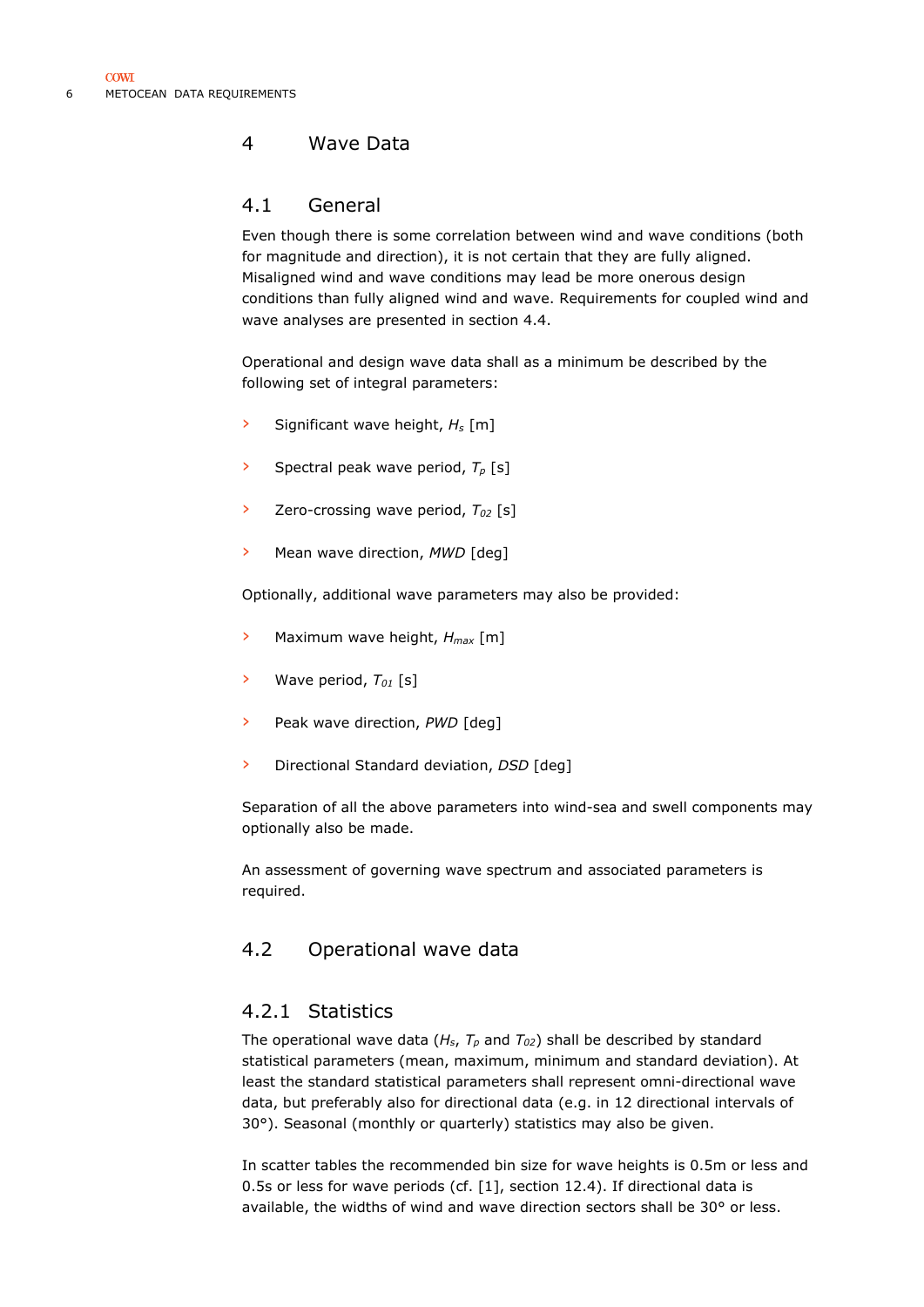#### 4.2.2 Rose data

Wave roses of  $H_s$  versus MWD shall also be given - both in tabular format as well as graphically (at least 12 directional intervals and 0.5m resolution of *Hs*).

#### 4.2.3 Scatter tables

Scatter tables and plots shall be given for the following combinations of wave parameters:

- $\triangleright$  *H<sub>s</sub>* vs.  $T_p$
- › *Hs* vs. *T<sup>02</sup>*
- › *Hs* vs. *MWD*

Scatter tables based on omni-directional data are required while scatter tables based on directional data (e.g. 12 directional intervals of 30 degrees) are optional.

Optionally, these tables may be given for wind sea and swell individually.

#### 4.3 Reference Sea States

#### 4.3.1 Normal Sea State (NSS)

According to [2] the Normal Sea State (NSS) is characterised by a significant wave height, a peak period and a wave direction. It is associated with a concurrent mean wind speed. The significant wave height  $H_{s,NSS}$  of the normal sea state is defined as the expected value of the significant wave height conditioned on the concurrent 10-minute mean wind speed. The normal sea state is used for calculation of ultimate loads and fatigue loads.

For fatigue load calculations a series of normal sea states shall be considered, associated with different mean wind speeds. It shall be ensured that the number and resolution of these normal sea states are sufficient to predict the fatigue damage associated with the full long-term distribution of metocean parameters. The range of peak periods  $T_p$  appropriate to each significant wave height shall be considered.

The NSS can be described through a number of (*Hs*, *Tp*) scatter tables governed by wind speed intervals and wind directions.

#### 4.3.2 Severe Sea State (SSS)

According to [2] the Severe Sea State (SSS) is characterised by a significant wave height, a peak period and a wave direction. It is associated with a concurrent mean wind speed. The significant wave height of the severe sea state *Hs,SSS* is defined by extrapolation of appropriate site-specific metocean data such that the load effect from the combination of the significant wave height  $H_{s,SSS}$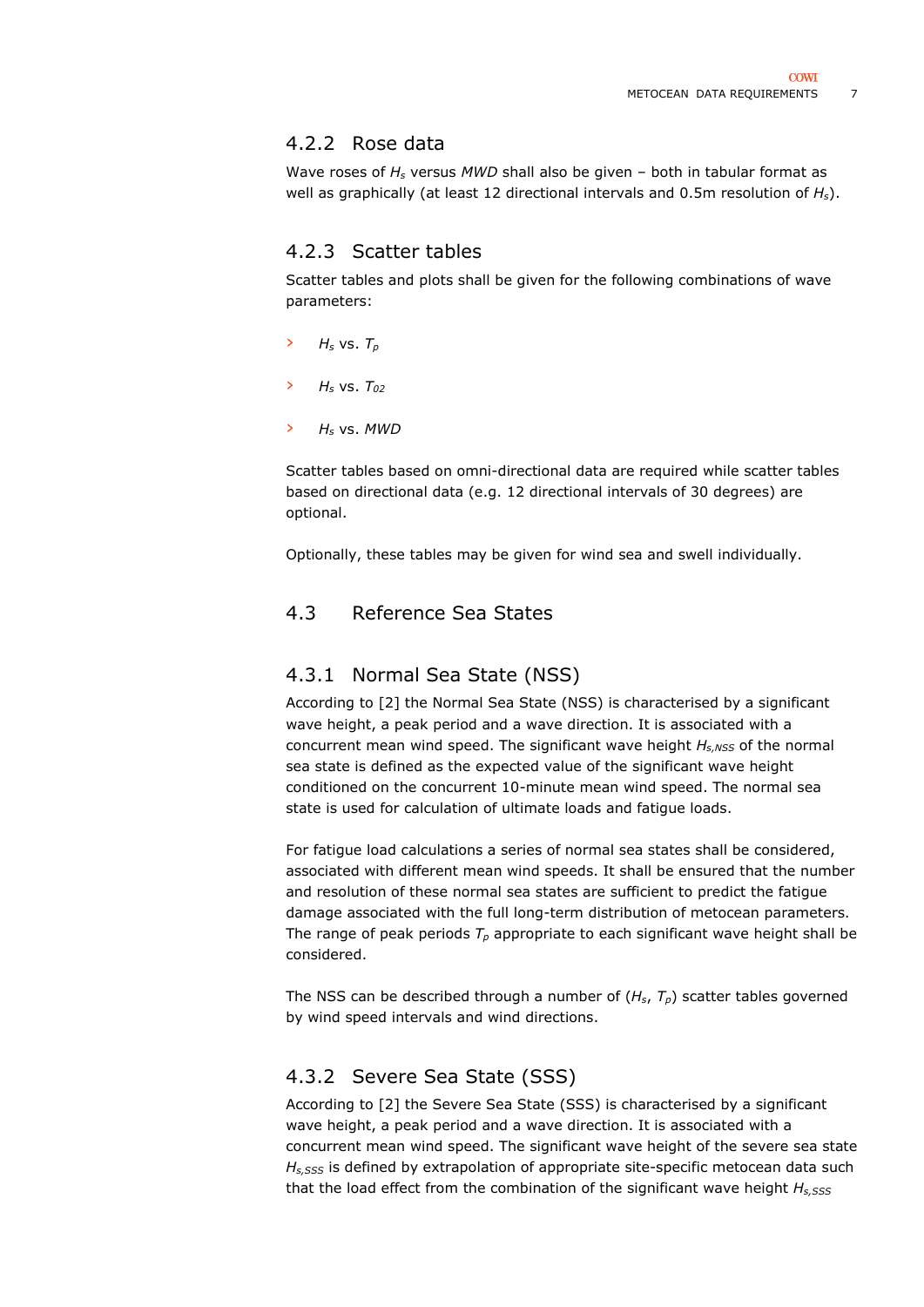and the 10-minute mean wind speed at hub-height has a return period of 50 years.

To calculate SSS on basis of time series data the formulation from [1], Annex G, can be used. Here it is assumed that *Hs* can be described by a normal distribution in each wind speed interval. The unconditional extreme significant wave height with a return period of 50-years may be used as a conservative estimate for  $H_{s,SSS}$  for a given wind speed. The range of peak periods  $T_p$ appropriate to each significant wave height shall be considered.

#### 4.3.3 Extreme Sea State (ESS)

According to [2] the Extreme Sea State (ESS) is characterised by a significant wave height, a peak period and a wave direction. The significant wave height H<sub>s,ESS</sub> is the unconditional significant wave height with a specified return period.

Design data for the significant wave height, *Hs*, shall be estimated for average recurrence periods of 1 year, 5 year, 10 year, 50 year and 100 year. The influence of the water level on the extreme significant wave heights shall be included.

The design significant wave height shall be given corresponding to a 3-hour reference period. The range of associated wave peak spectral periods shall be given. The range of peak spectral periods shall be assessed on basis of analyses of hindcast or measured data (e.g. from a scatter plot of *Hs* and *Tp*).

The design individual wave heights, *HD*, corresponding to the design significant wave heights shall be given - either based on analyses of measured data or by applying a probability distribution like e.g. the Rayleigh distribution as described in [3], section 3.5.9. As described in [1], section 12.4, the extreme individual wave heights may also be established by convolution of the long term distribution of the significant wave height *Hs* and peak spectral period *Tp*, with the conditional short term distribution of individual wave height *H* given the significant wave height *Hs* as described. The extreme wave heights may, however, be limited by water depth. The associated range of design wave periods, *TD*, shall also be determined (cf. [1], section 6.4.1.6).

The associated design wave crest height, η*D*, may be required for estimation of e.g. splash zone or air-gap estimations. The method described in [3], section 3.5.10 can be used for calculation of design crest height.

An overview of required design wave data to be supplied is given in Table 4-1.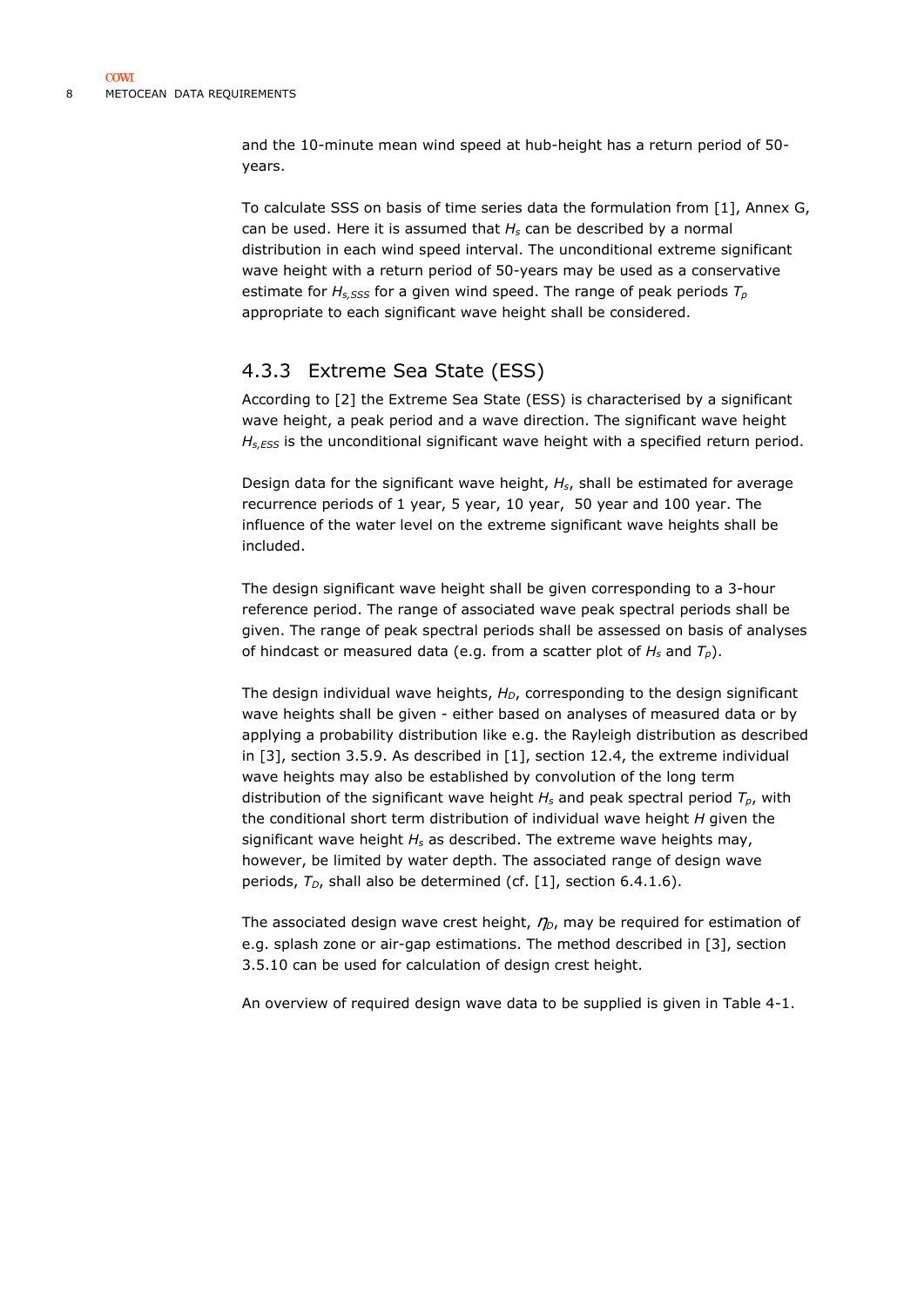| <b>Return Period</b><br>[Years] | $H_s$ [m]         | $H_D$ [s]          | $T_p$ range [s]                    | $T_D$ range [s]                    | $\eta_D$ [m]   |
|---------------------------------|-------------------|--------------------|------------------------------------|------------------------------------|----------------|
| 1                               | $H_{s,1}$         | $H_{D,1}$          | $T_{p,low,1}-T_{p,high,1}$         | $T_{D,low,1}$ - $T_{D,high,1}$     | $\eta_{D,1}$   |
| 5                               | H <sub>s,5</sub>  | $H_{D,5}$          | $T_{p,low,5}$ - $T_{p,high,5}$     | $T_{D,low,5}$ - $T_{D,high,5}$     | $\eta_{D,5}$   |
| 10                              | $H_{s,10}$        | H <sub>D,10</sub>  | $T_{p,low,10}$ - $T_{p,high,10}$   | $T_{D,low,10}$ - $T_{D,high,10}$   | $\eta_{D,10}$  |
| 50                              | H <sub>s.50</sub> | H <sub>D.50</sub>  | $T_{p,low,50}$ - $T_{p,high,50}$   | $T_{D,low,50}$ - $T_{D,high,50}$   | $\eta_{D,50}$  |
| 100                             | $H_{s,100}$       | H <sub>D,100</sub> | $T_{p,low,100}$ - $T_{p,high,100}$ | $T_{D,low,100}$ - $T_{D,high,100}$ | $\eta_{D,100}$ |

*Table 4-1 Required omni-directional design wave data* 

#### 4.4 Joint wind and wave data

The site-specific metocean database shall be analysed in order to establish the long-term joint probability distribution of the following parameters:

- › mean wind speed at hub height, *Vhub*, and corresponding direction, *WD*
- › significant wave height, *Hs*, and Mean Wave Direction, *MWD*

The following types of analyses are needed:

- › Wind and wave joint distribution (*Hs*, *Vhub*): Scatter tables, environmental contour lines (IFORM) – omni-directional and directional
- › Wind and wave misalignment: Omni-directional and directional. Example given in Table 4-2
- › Weibull fit parameters for both *Vhub* and *Hs* may be determined for the data belonging to each cell of the Table 4-2 (if sufficient data are available)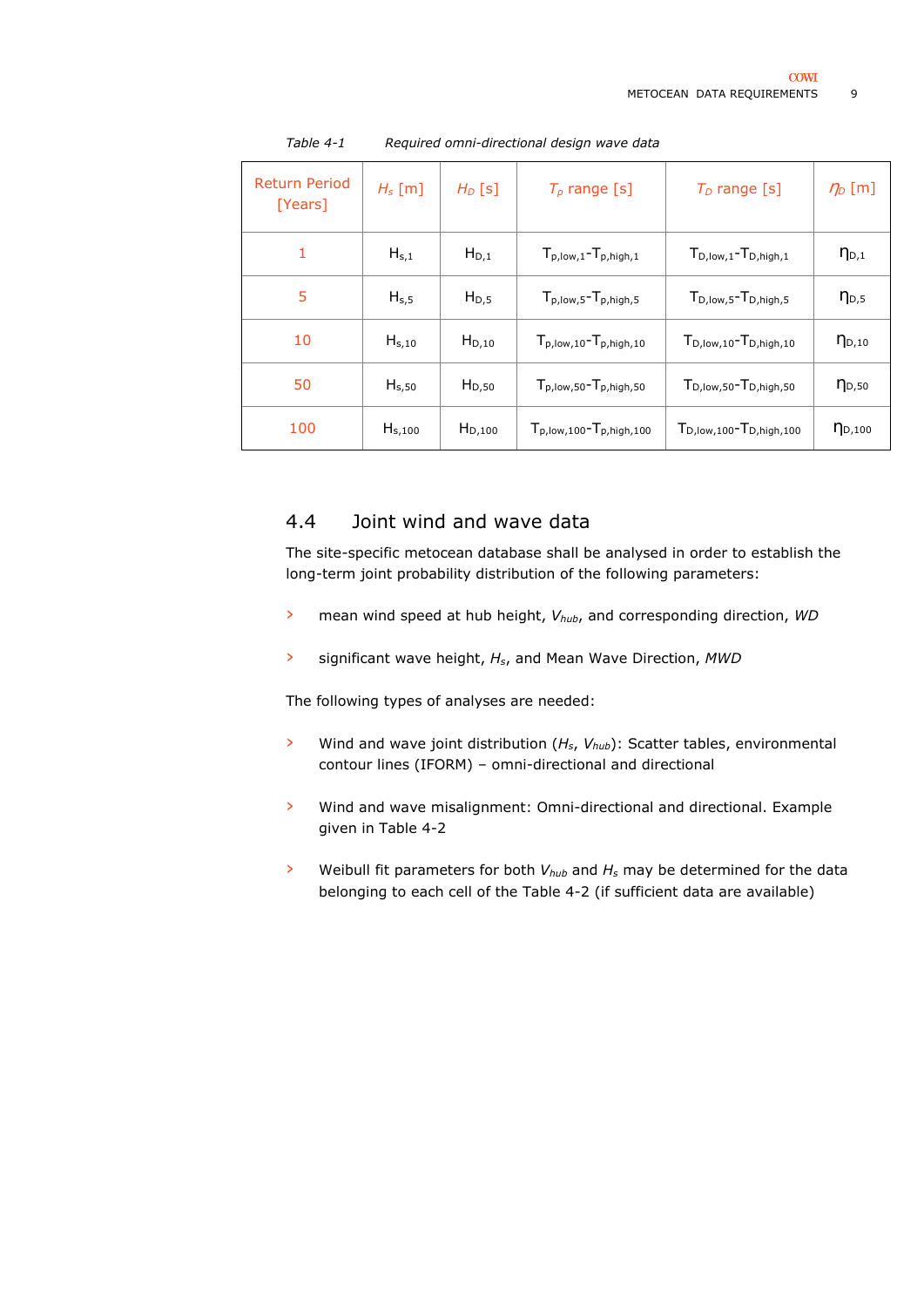*Table 4-2 Sketch of wind and wave misalignment table determined for either Hub Wind Speed (Vhub) or Significant Wave Height (Hs). Wind Direction is abbreviated WD while Mean Wave Direction is abbreviated MWD. Probabilities are given for N directional intervals as well as for ALL intervals.* 

| $V_{hub}$ or $H_s$ | $WD_1$      | WD <sub>2</sub> | $\cdots$ | $WD_N$      | <b>WDALL</b> |  |
|--------------------|-------------|-----------------|----------|-------------|--------------|--|
| $MWD_1$            | Prob(1,1)   | Prob(1,2)       | $\cdots$ | Prob(1,N)   | Prob(1,ALL)  |  |
| MWD <sub>2</sub>   | Prob(2,1)   | Prob(2,2)       | $\cdots$ | Prob(2,N)   | Prob(2,ALL)  |  |
| $\cdots$           | $\cdots$    | $\cdots$        | $\cdots$ | $\cdots$    | $\cdots$     |  |
| $MWD_N$            | Prob(N,1)   | Prob(N,2)       | $\cdots$ | Prob(N,N)   | Prob(N,ALL)  |  |
| <b>MWDALL</b>      | Prob(ALL,1) | Prob(ALL,2)     | $\cdots$ | Prob(ALL,N) | 100%         |  |

#### 4.5 Breaking waves assessment

Breaking waves may occur at the site of an offshore wind turbine depending on the water depth, sea floor slope, wave height, period and wave steepness. Based on an assessment of these parameters, the guidance provided in Annex C of [1] may be followed to determine the nature and dimensions of breaking waves based on site conditions.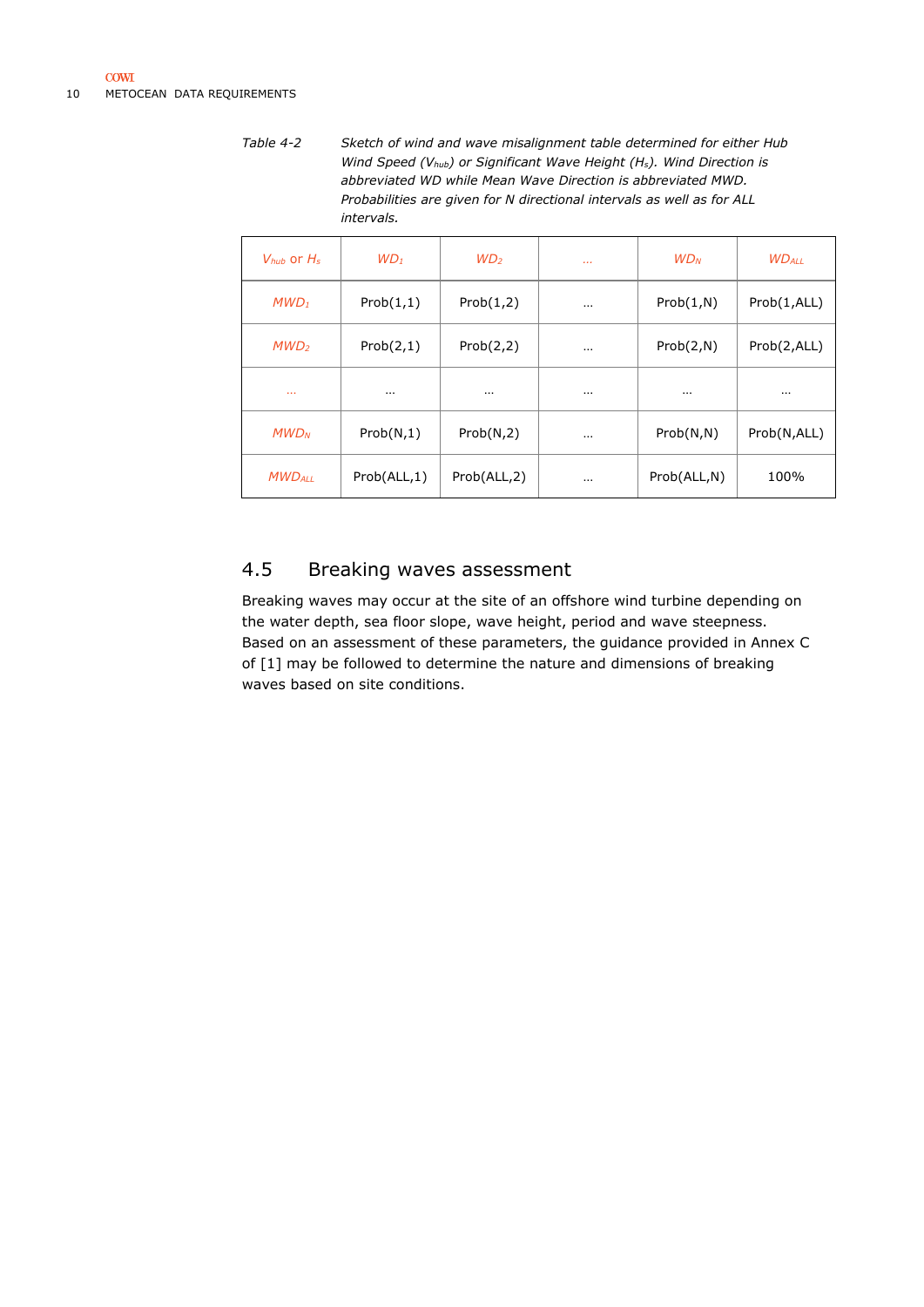#### 5 Water Level Data

#### 5.1 General

The water level at a given time consists of a tidal component and a storm surge residual component induced by wind and pressure. Time series of separated tidal and residual components can be derived by a tidal analysis of the time series of total water level.

The above time series shall be determined from the site-specific metocean database. Accurate estimates of storm surge require a long-duration data set. Long duration measurements or hindcast available from a nearby location may be used together with correlation techniques to derive the site-specific storm surge characteristics.

#### 5.2 Tidal datums and statistics

Definition of the various tidal datums are given in Table 5-1 and depicted in the sketch in Figure 5-1. The tidal datums shall be given with respect to Chart Datum (CD).

| <b>Tidal datum</b>           | <b>Abbreviation</b> |
|------------------------------|---------------------|
| Highest Astronomical Tide    | HAT                 |
| Mean High Water Springs      | <b>MHWS</b>         |
| Mean High Water Neaps        | <b>MHWN</b>         |
| Mean Sea Level               | <b>MSL</b>          |
| Mean Low Water Neaps         | <b>MLWN</b>         |
| Mean Low Water Springs       | <b>MLWS</b>         |
| Mean Lower Low Water Springs | <b>MLLWS</b>        |
| Lowest Astronomical Tide     | I AT                |



*Figure 5-1: Illustration sketch of various tidal datums.* 

#### *Table 5-1: Tidal datums. Required data are given with red colour while the remaining data are optional.*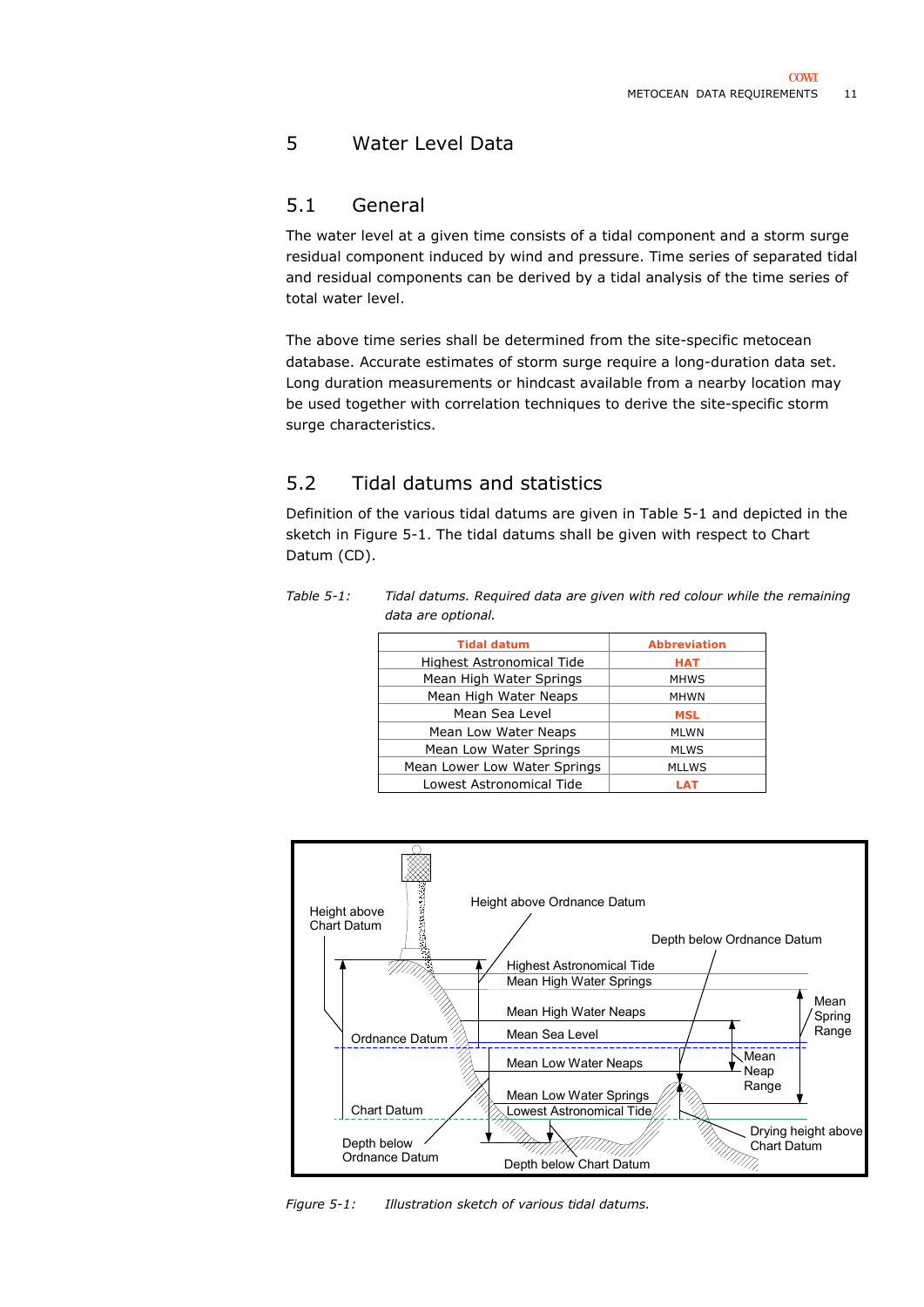The values of *HAT* (Highest Astronomical Tide), *LAT* (Lowest Astronomical Tide) and *MSL* (Mean Sea Level) are required data and are determined on basis of statistical values (maximum, minimum and mean) from the entire tidal water level time series. The remaining tidal levels (which are optional) are determined based on peak values during spring and neap periods during the entire tidal level time series.

The operational high and low water level data (total and residual) shall be described by standard statistical parameters (mean, maximum, minimum and standard deviation).

#### 5.3 Design water levels

For design purposes either a high water level or a low water level will be governing. The highest water level *HSWL* (Highest Still Water Level) consists of an astronomical tide above MSL plus a positive storm surge component. The lowest water level *LSWL* (Lowest Still Water Level) consists of an astronomical tide below MSL plus a negative storm surge component. The design water levels shall be given for average return periods of 1 year, 5 year, 10 year, 50 year and 100 year.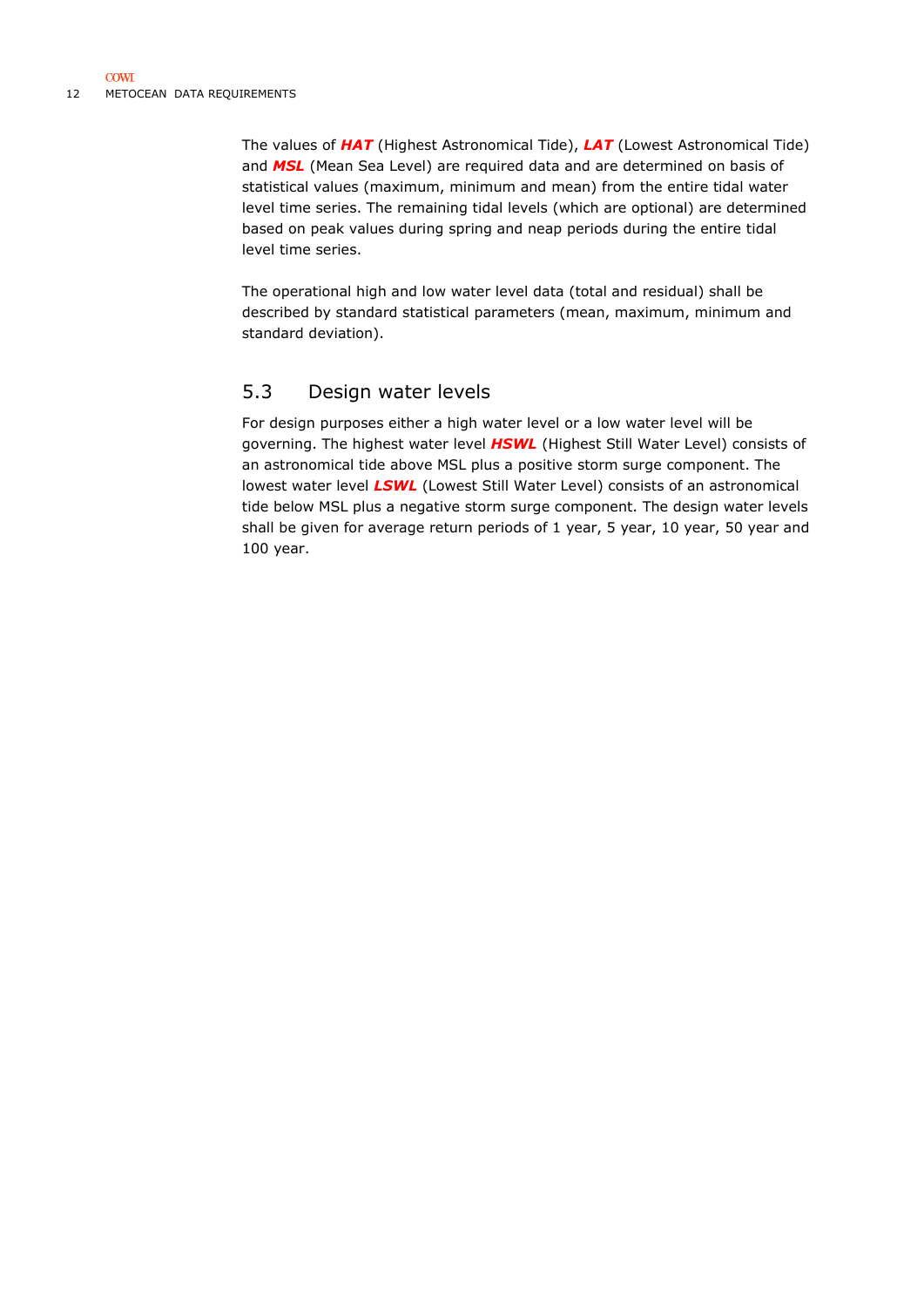#### 6 Current Data

#### 6.1 General

Sea currents consist of tidal currents and wind generated currents (also termed residual currents) and are given by speed and direction. The residual currents may also be generated by density differences in the water column, as waveinduced surf currents or due to storm surge or pressure differences.

It shall be clearly specified whether the reported current speed is a depth averaged value or given as the value at still water level (i.e. a surface value).

Time series of separated tidal and residual current components can be derived by a tidal analysis of the time series of total current. The velocity and directional characteristics of each significant current component at the site shall be separately assessed.

The current variation over depth shall be specified – either based on measurements or based on application of a standard profile as given in [2], section 2.4.8.3.

#### 6.2 Operational current data

The operational current data (total, tidal and residual) shall be described by standard statistical parameters (mean, maximum, minimum and standard deviation). At least the standard statistical parameters shall be given for omnidirectional current speeds, but preferably also as directional data (e.g. in 12 directional intervals of 30 degrees).

Current roses (total, tidal and residual) shall also be given – both in tabular format as well as graphically.

#### 6.3 Design current data

For design purposes, the depth-averaged (or still water level) current speed shall be given for average return periods of 1 year, 5 year, 10 year, 50 year and 100 year.

It is required to provide the omni-directional design current speeds. Directional design current speeds may optionally also be provided. It is suggested to apply a 30 degrees resolution of the directional design current data (i.e. providing the design current speed in 12 directional sectors).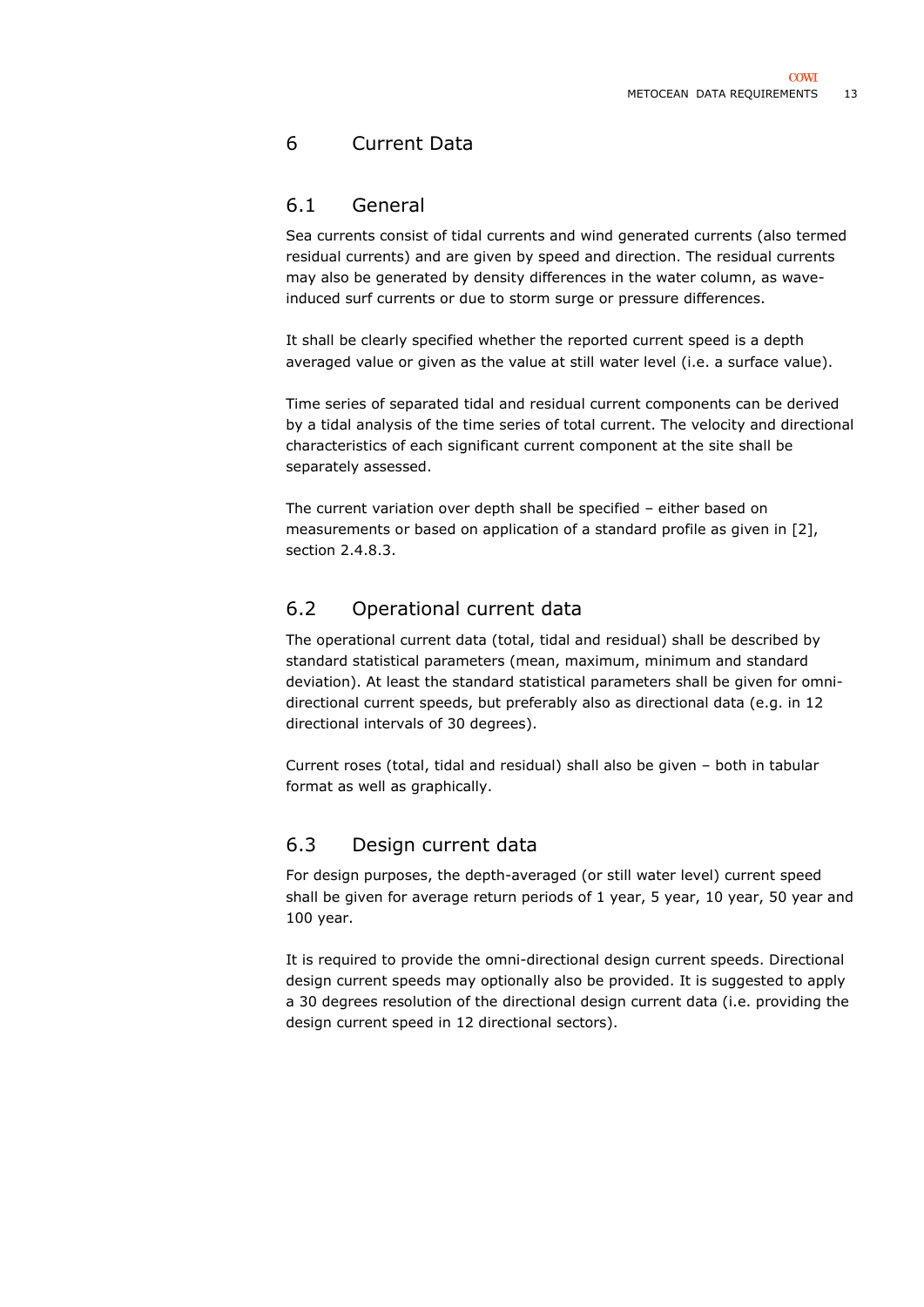#### 7 Additional Data

#### 7.1 Sea Ice

According to [1] the possible influence of sea ice shall be assessed during the design of the support structure of an offshore wind turbine that will be installed at a site where sea ice is expected to occur.

An assessment of sea ice will require detailed information concerning the properties of the sea ice at the offshore wind turbine site. The manufacturer shall describe in the design documentation the sea ice properties assumed. The following parameters shall be determined from statistical data from an ice atlas or a similar document:

- › ice thickness with a 50-year recurrence period
- › ice crushing strength
- › risk of current or wind induced ice floe migration
- › risk of forces induced by fluctuating water level
- › frequency of ice concentration

#### 7.2 Other environmental conditions

According to [1] the following environmental conditions shall be assessed for comparison with the assumptions made in design of an offshore wind turbine:

- › normal and extreme air temperature ranges
- › normal and extreme water temperature range
- › water density
- › salinity

The following data may also be given (if available):

- › marine growth (density and thickness as function of depth)
- › hail and snow
- › humidity
- › lightning
- › solar radiation
- › chemically active substances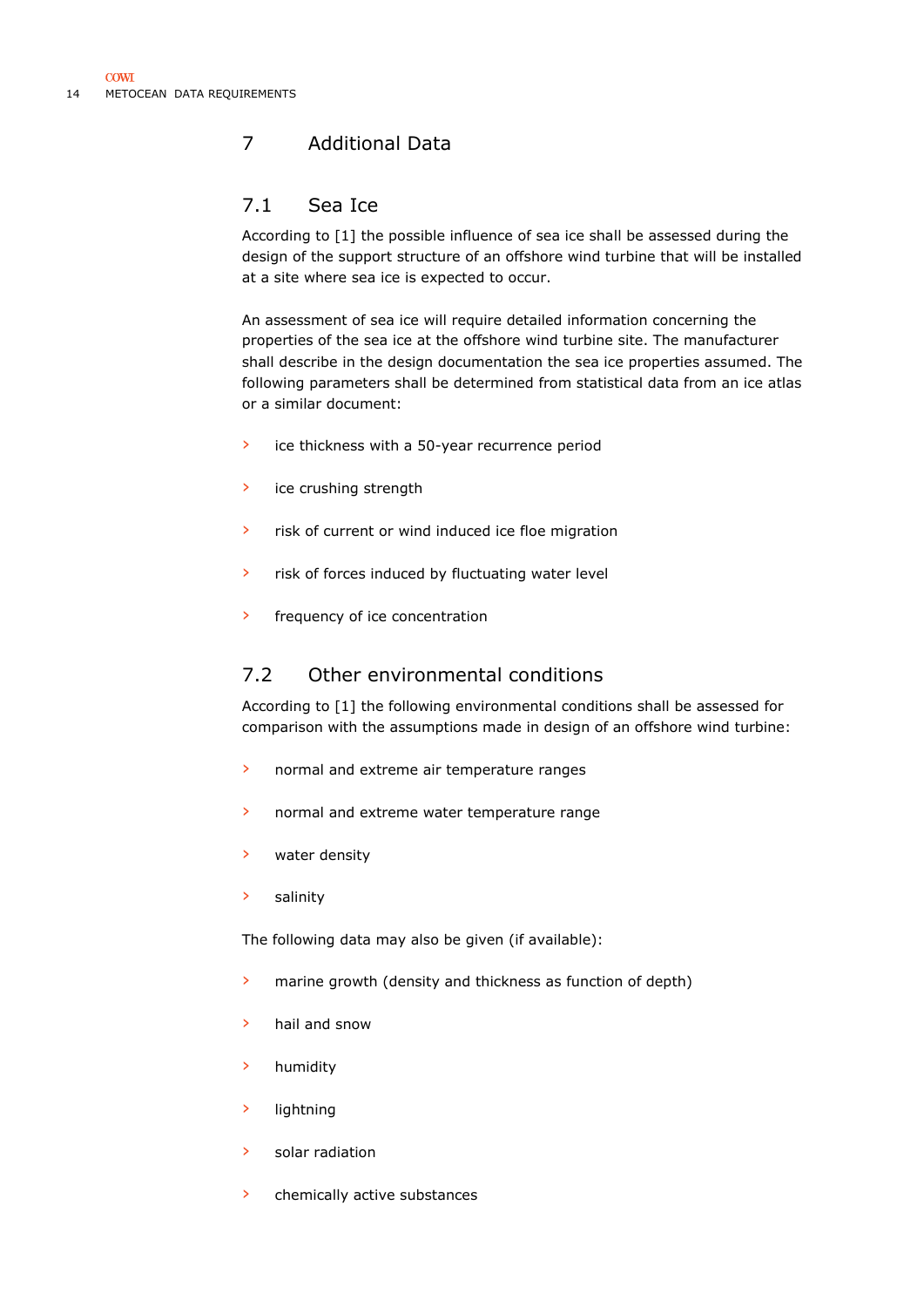#### 7.3 Weather Windows and downtime

Weather windows and weather downtime are of importance for transportation, installation and maintenance of an offshore wind turbine. An assessment of weather windows and weather downtime shall be given for the site of the wind turbine. The assessment can be made on basis of a hindcast time series.

An example is given in Table 7-1 of a weather window table with probability (percentage of total time) for a given month where the conditions for a given weather window are fulfilled.

*Table 7-1 Example of weather window table showing probability (percentage of total time) for a given condition (e.g. Hs < 2.0m) on a monthly basis. Duration of weather windows are 3, 6, 12, 18, 24, 36, 48, 72 and 96 hours. The numbers in the table are fictitious.* 

| $H_s < 2.0m$    | Weather Window [Hours] |      |       |      |      |      |      |     |     |
|-----------------|------------------------|------|-------|------|------|------|------|-----|-----|
|                 | 3                      | 6    | 12    | 18   | 24   | 36   | 48   | 72  | 96  |
| January         | 7.3                    | 7.1  | $6.2$ | 5.4  | 4.6  | 3.2  | 2.2  | 0.7 | 0.2 |
| February        | 9.3                    | 9.1  | 8.3   | 6.8  | 6.0  | 4.7  | 3.4  | 2.3 | 1.9 |
| March           | 10.4                   | 10.0 | 9.2   | 8.2  | 7.1  | 4.9  | 3.4  | 1.9 | 0.1 |
| April           | 19.2                   | 18.7 | 17.3  | 15.1 | 13.3 | 10.3 | 7.4  | 3.0 | 0.7 |
| May             | 23.4                   | 22.8 | 20.5  | 17.9 | 15.8 | 13.0 | 9.9  | 5.9 | 2.9 |
| June            | 20.3                   | 19.6 | 17.9  | 15.9 | 14.4 | 10.6 | 7.5  | 4.6 | 1.9 |
| July            | 23.4                   | 22.8 | 21.1  | 18.0 | 16.2 | 13.9 | 11.2 | 6.9 | 4.0 |
| August          | 23.4                   | 22.7 | 21.2  | 18.7 | 17.2 | 14.1 | 11.9 | 7.2 | 5.2 |
| September       | 16.1                   | 15.4 | 14.0  | 12.9 | 11.5 | 8.2  | 6.2  | 2.6 | 1.0 |
| October         | 12.3                   | 11.9 | 10.7  | 9.1  | 7.8  | 6.1  | 4.2  | 2.9 | 1.3 |
| <b>November</b> | 9.0                    | 8.8  | 8.2   | 7.3  | 5.8  | 4.0  | 2.6  | 1.8 | 1.0 |
| December        | 8.5                    | 8.3  | 7.5   | 6.4  | 5.4  | 3.8  | 2.8  | 0.5 | 0.2 |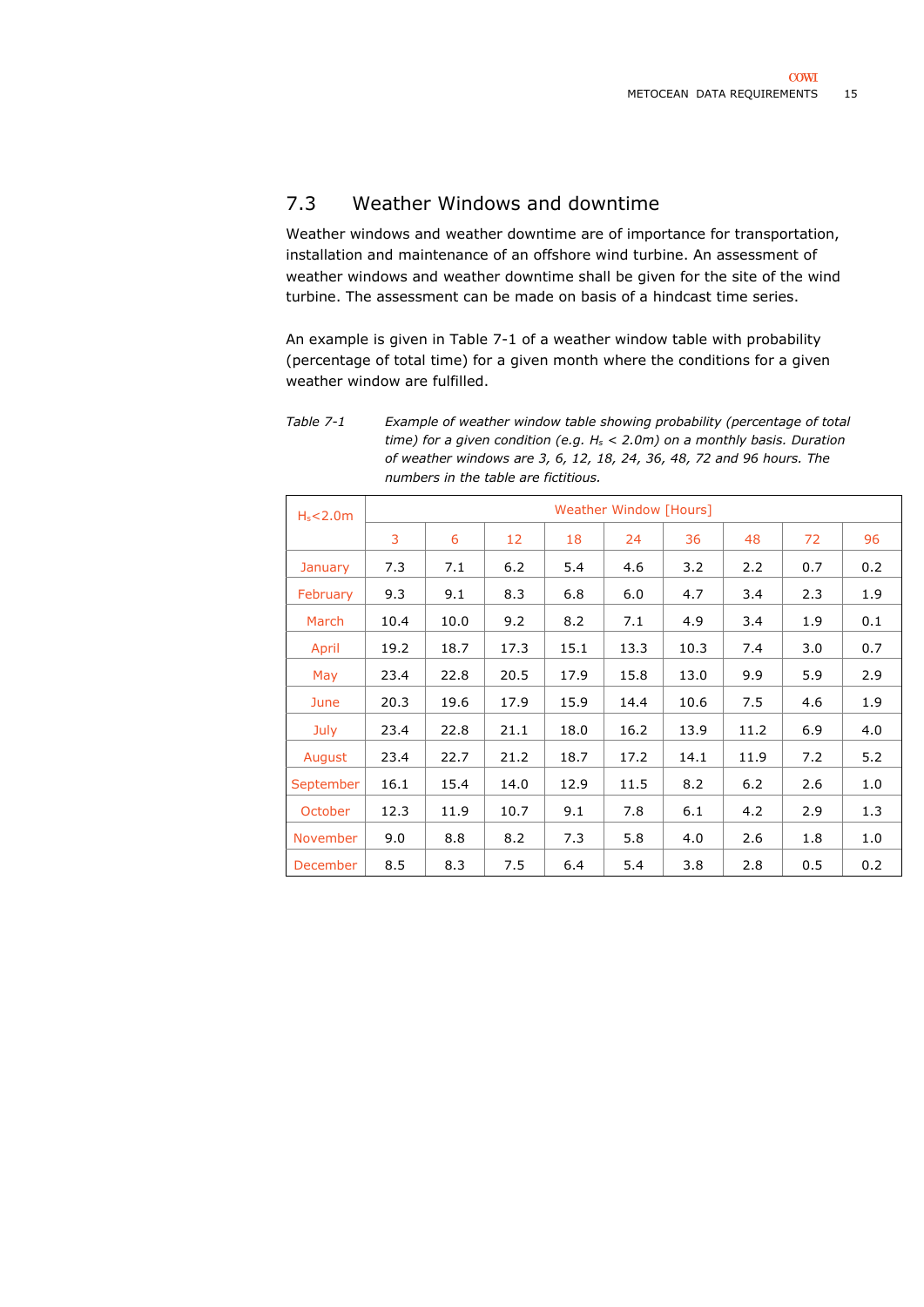#### 8 References

- [1] IEC 61400-3. International Standard. Wind turbines Part 3: Design requirements for offshore wind turbines. Edition 1.0, 2009-02
- [2] DNVGL-ST-0437. Loads and site conditions for wind turbines. Edition November 2016
- [3] DNV-RP-C205. Recommended Practice. Environmental Conditions and Environmental Loads. Edition April 2014
- [4] IPCC (2013). Summary for Policymakers. In: Climate Change 2013: The Physical Science Basis. Contribution of Working Group I to the Fifth Assessment Report of the Intergovernmental Panel on Climate Change [Stocker, T.F., D. Qin, G.-K. Plattner, M. Tignor, S.K. Allen, J. Boschung, A. Nauels, Y. Xia, V. Bex and P.M. Midgley (eds.)]. Cambridge University Press, Cambridge, United Kingdom and New York, NY, USA.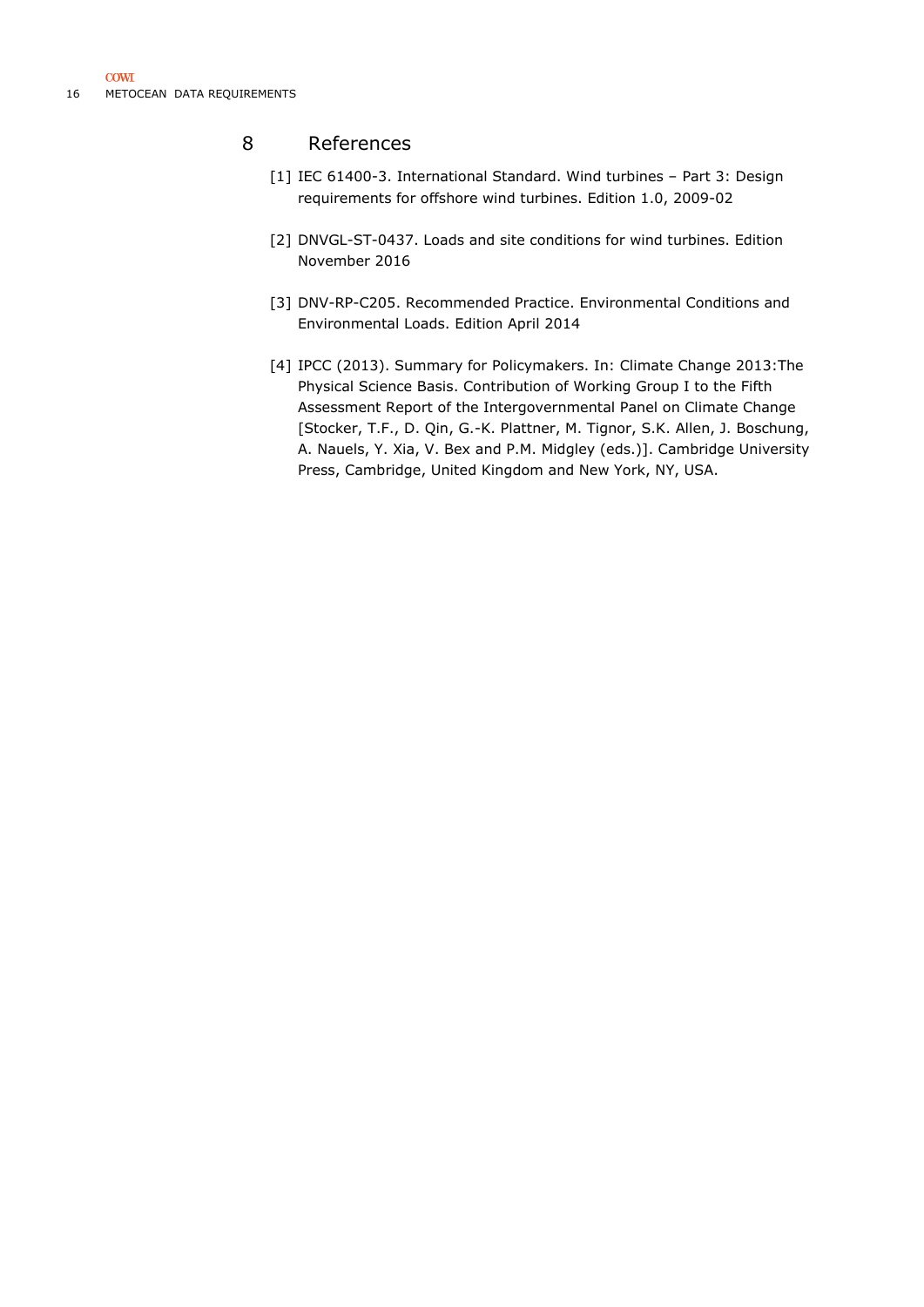